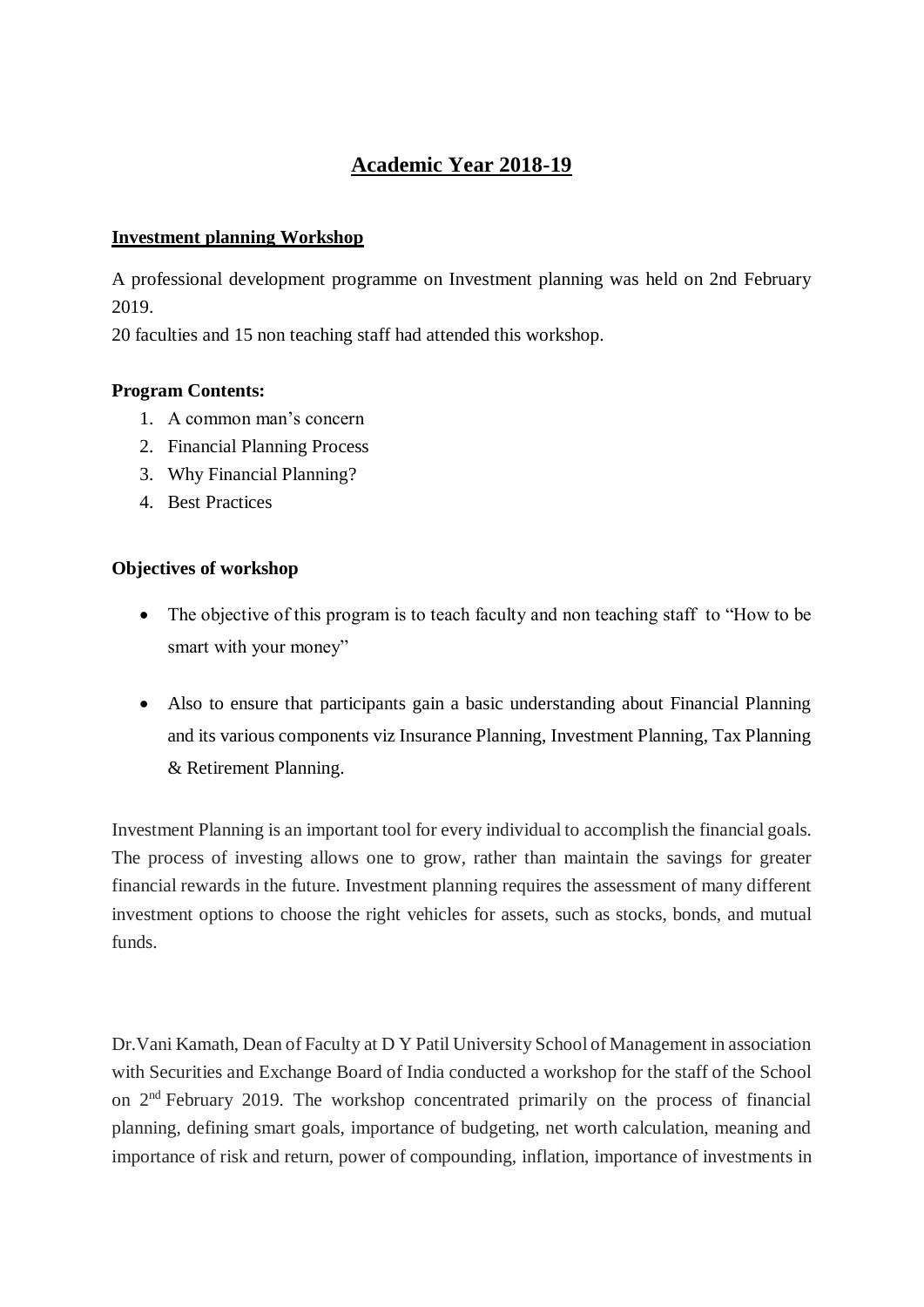mutual funds, equities and investment commandments. More than forty people from teaching and non teaching staff attended the workshop.

Dr.Prajakta Mondkar Assistant Professor said, "The workshop was very beneficial as all the investment avenues were clearly explained in a simple and lucid way."

Ms.Snehal Dumbre Assistant Professor said, "The workshop was an eye opener for her as it emphasized on wealth creation by investing at an early age to reap the benefits of compounding."

Mr.Vijay Patil from the non teaching staff said, "The workshop highlighted on many areas of finance which were not known to many being very useful for planning and diversifying income in various options."

## **Outcomes:**

Faculty and non teaching staff had an exposure to make smart investment planning.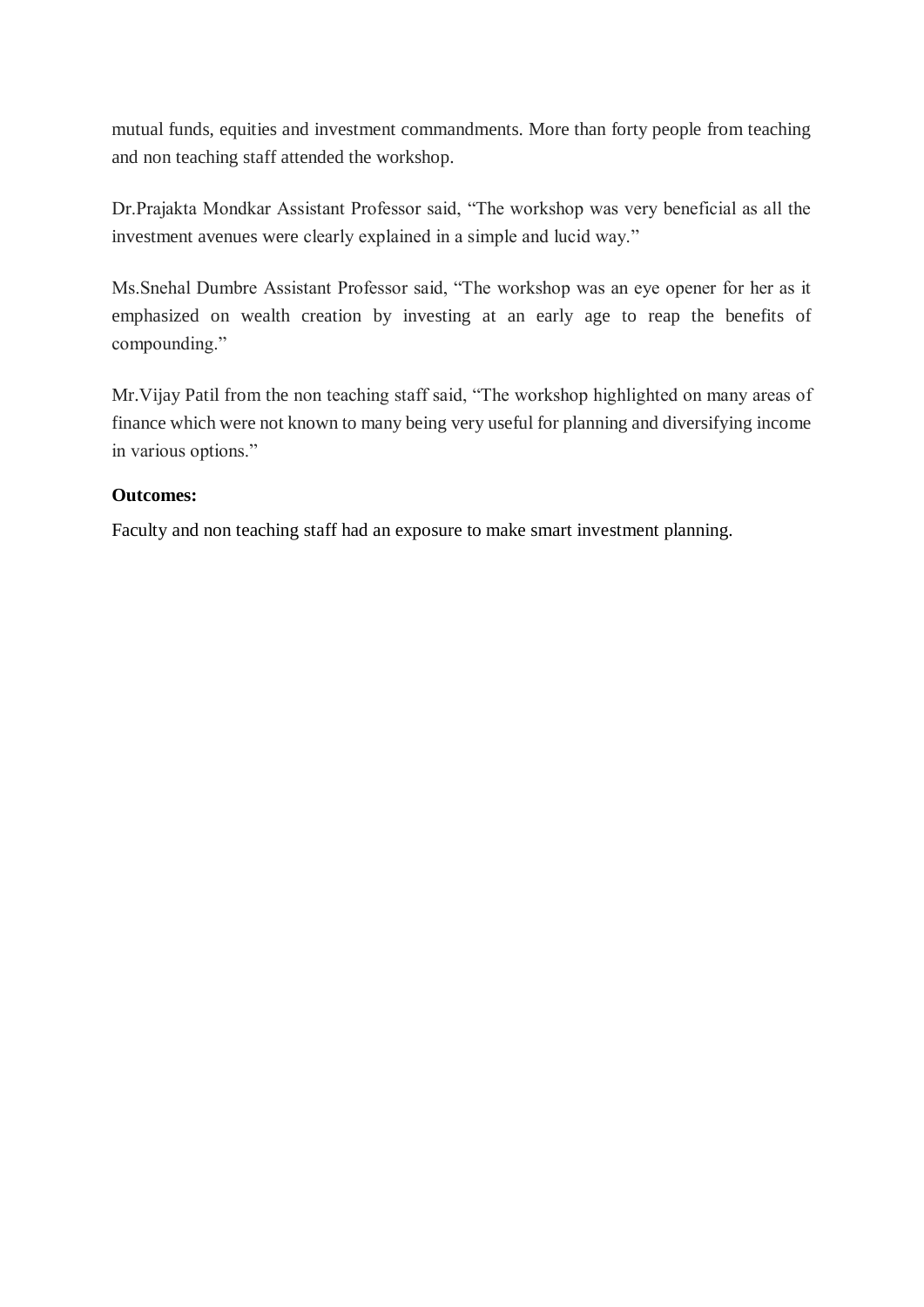## **Research Methodology Workshop**

A professional development programme on RESEARCH METHODOLOGY WORKSHOP WITH DATA ANALYSIS USING SPSS' was held on  $20<sup>th</sup>$  July to  $21<sup>st</sup>$  July 2018.

11 Faculties had attended the workshop.

## **Program Contents:**

- 1. Introduction to research methodology
- 2. Study Designs-1: Overview of study designs & Descriptive studies
- 3. Study Designs-2:Case Control Studies
- 4. Study Designs-3:Experimental studies
- 5. Types of variables, Scale of measurement, Data editing & data grouping
- 6. Sampling Methods, Sample size determination
- 7. Descriptive statistics : ( Rate, ratio, Proportion, Measures of central tendency, measures of variation, Confidence limits of sample statistic)
- 8. Inferential statistics
- 9. Writing of thesis/Research Paper
- 10. Critical Evaluation of journal article

### **Objectives of Program:**

- 1. To enable the participants, define research problem, developing an approach to research problem and selection of suitable research design.
- 2. To impart capabilities for formulation and testing of hypothesis based on the nature of research
- 3. To comprehend appropriateness of statistical software packages for analyzing research data. To enable the participants to understand report writing and writing research proposals. To make aware the participants about latest trends in discipline specific research.

This workshop covered every aspect of Research Methodology for writing research paper as well as for the PhD / MPhil students and all those who are interested in making research as their career.

Over 11 Faculties attended this workshop.

The primary goal of this FDP was to bring together faculties to learn and understand the various paradigms of Research. The participants received in-depth insight, as well as, actionable and practical tools, methods and ideas to conduct Research.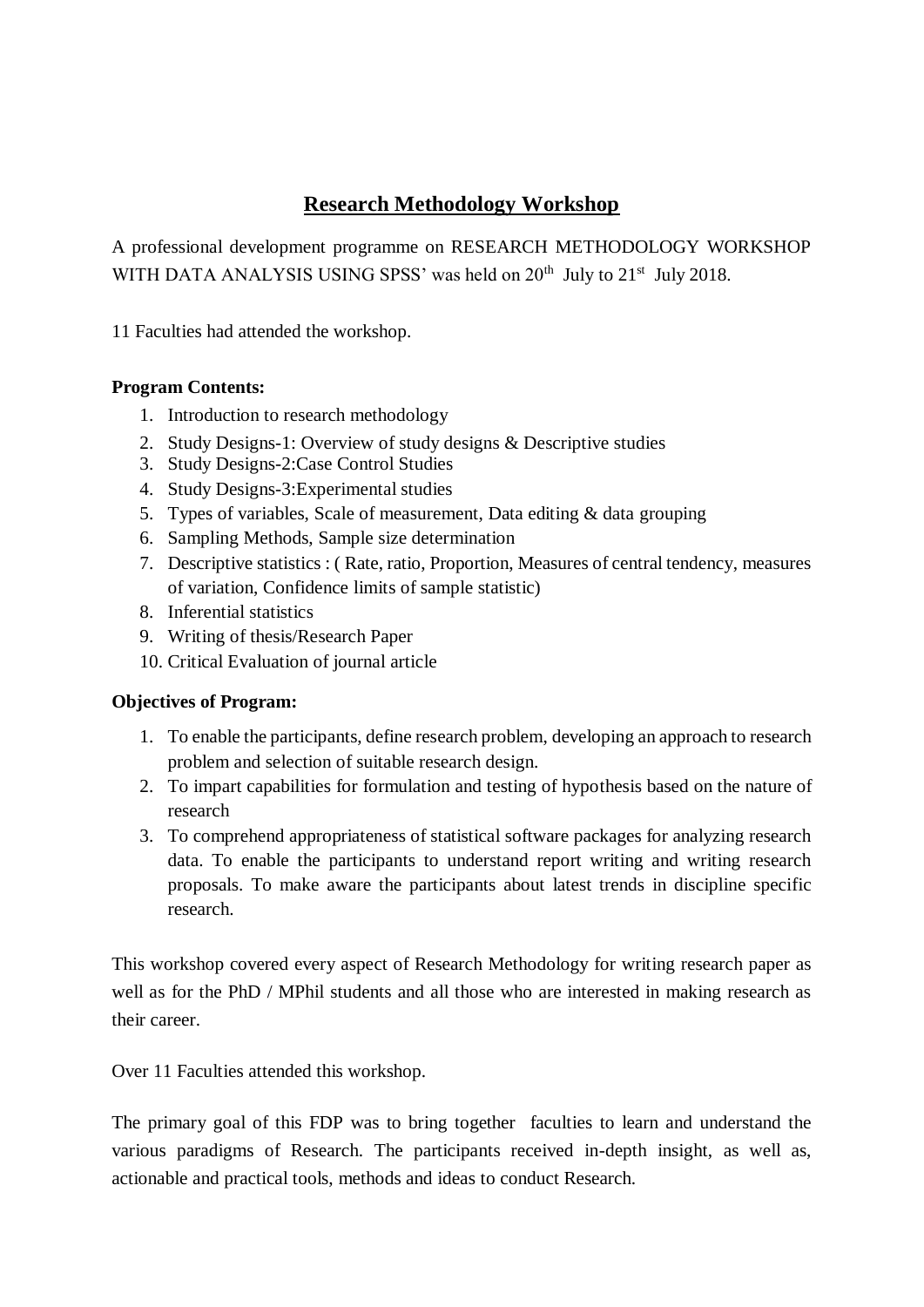This workshop was conducted by senior and experienced resource faculties from eminent colleges like Prof.Dr. R. Gopal, Director D Y Patil University's School of Management (DYPUSM), Ms. JyotiPawar from D Y Patil University's School of Management (DYPUSM) and Dr.Kamini Khanna from Guru Nanak Institute of Management Studies (GNIMS). This FDP created remarkable success by the participant's excellent remarks and appeal to invite them for future FDPs/ Events.

Dr. Vani Kamath, Dean of Faculty at DYPUSM said this workshop was very useful as the participants got an hands on experience in SPSS which can be used in data analysis of the various research papers. The session on Research Methodology was very methodical and persuasive and gave a detailed process for selecting the topic and the title for the PhD program. Such workshop she said are very much needed as they play a significant role in the researcher's career.

### **OUTCOMES**

Well orientation in aspect of practical skills like writing dissertation and statistical analysis by the participant.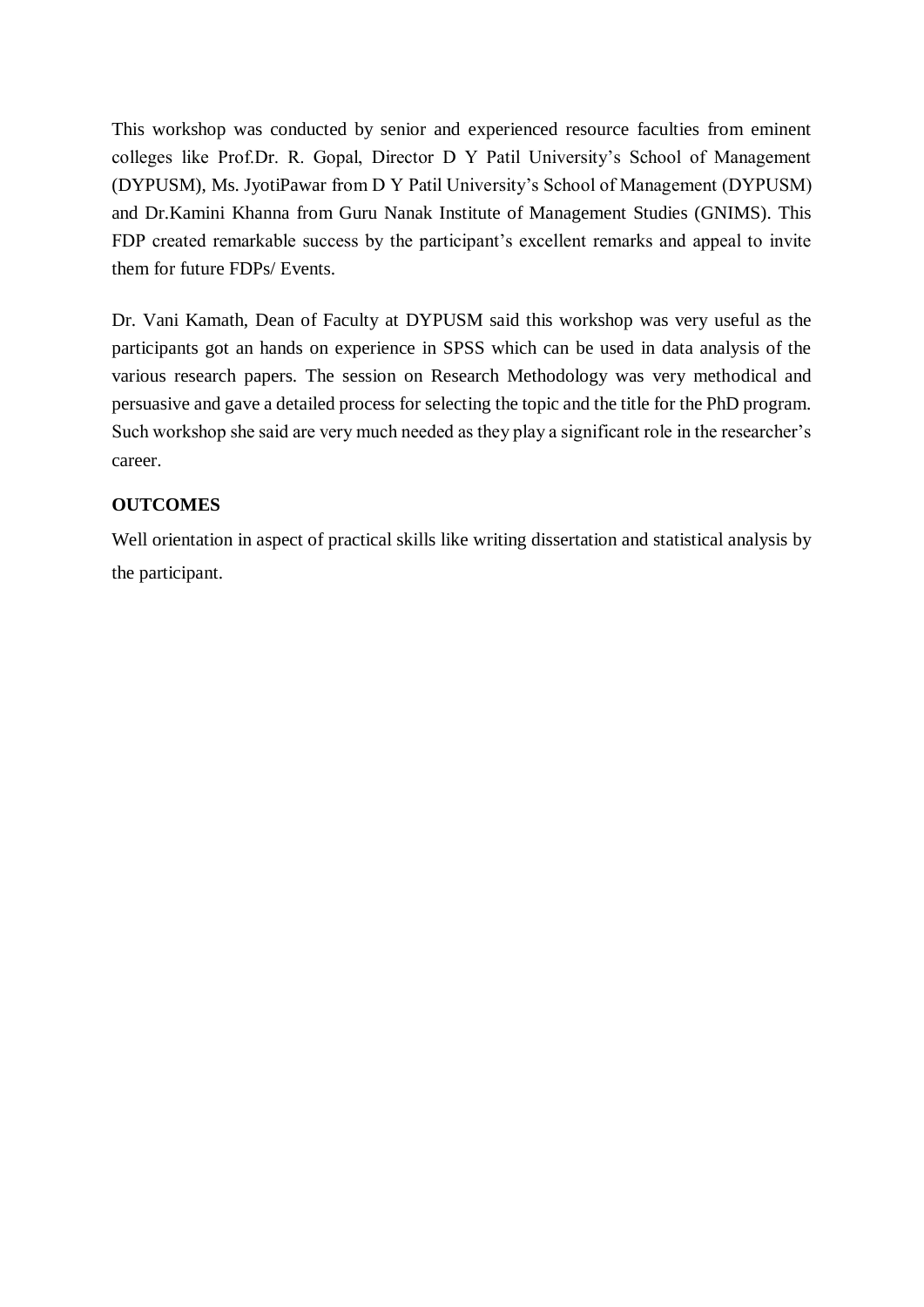# **Academic Year 2019-20**

# **Workshop on Advanced Excel Report**

### A Workshop on **"Advanced Excel"** for faculties was held on 20-09-2019.

14 faculties had attended this Guest Lecture.

#### **Program Contents:**

- Session on how to implement conditional formatting, take advantage of icon sets and improved data labels and a dozen other formatting tips and techniques for making data stand out
- Session on how to add control items to worksheets, including combo boxes, list boxes, option buttons and many other.
- Session on how to quickly create custom AutoFilters to view data the way we want to and how to take advantage of the search filter
- Session on simple techniques to connect to a variety of data sources, such as SQL Server®, Windows Azure™ Marketplace and others and import data into Excel

#### **Objectives of Guest Lecture:**

Orienting students and faculties about Advanced Excel

The Workshop was delivered by Mr.Suresh Varma, Lead Trainer IMS Pro. He comes with a rich experience in IT field and worked with various industry giants.

#### Mr.Suresh Varma conveyed his valuable insights regarding

- How to quickly create a basic chart with a single keystroke
- how to quickly create custom AutoFilters to view data the way we want to and how to take advantage of the search filter
- How to get continuously updated data from a Web site into a worksheet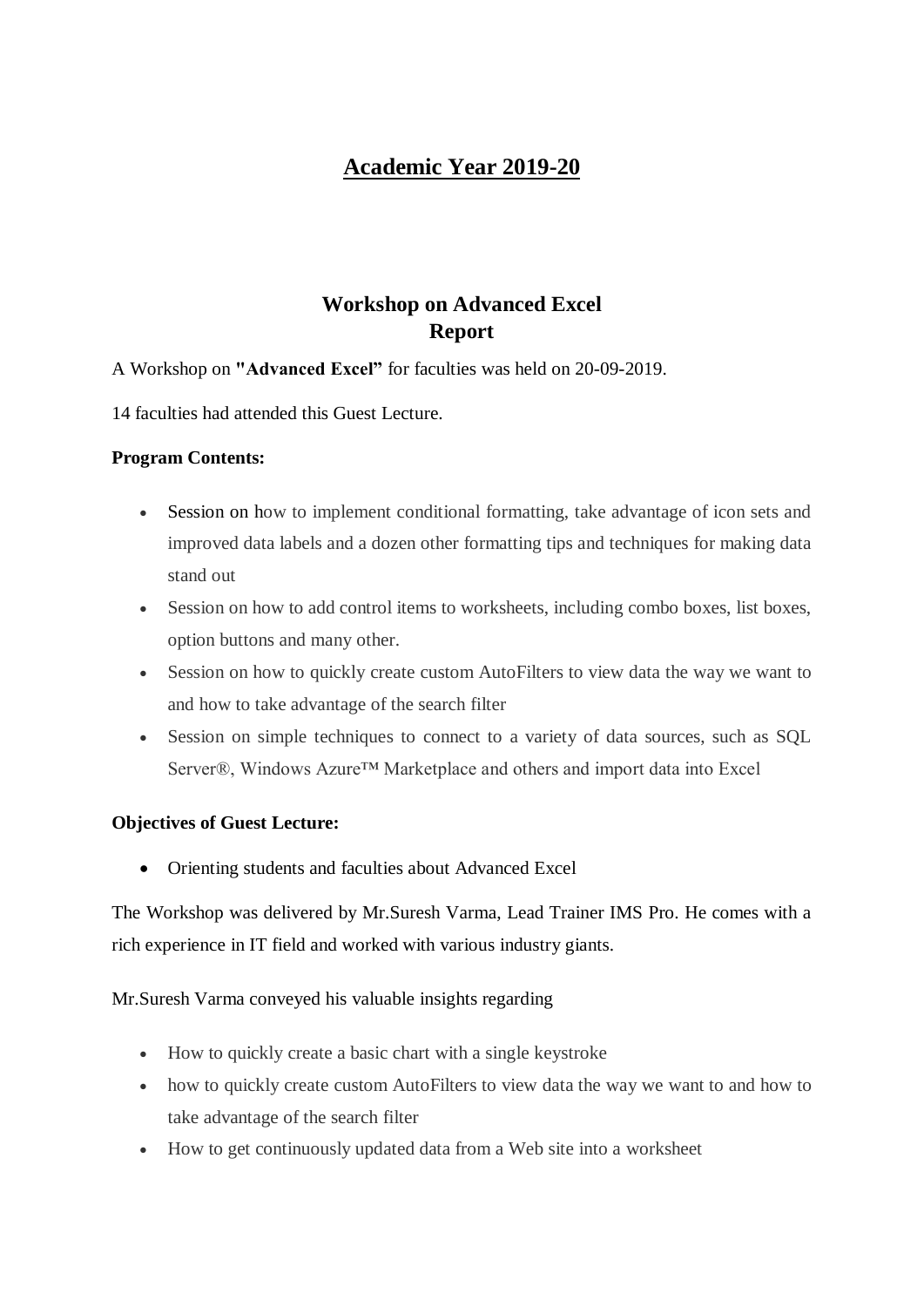- Use pictures to create exciting charts that are even more descriptive than typical line and bar charts
- How to insert a Sparkline into a cell to instantly reveal patterns in data
- How to use loops to repeat commands multiple times
- The changes to the Chart ribbon and how to create a combo chart

The session ended with a doubt clearing session. The entire session was very interactive and interesting. It was a golden opportunity for the Faculties and all students to know about the various functions of Advanced Excel.

#### **Outcomes:**

Faculty and students had an exposure to have knowledge about How to format large blocks of cells quickly and efficiently with the power of Format Painter and Simple techniques to connect to a variety of data sources, such as SQL Server®, Windows Azure™ Marketplace and others and import data into Excel